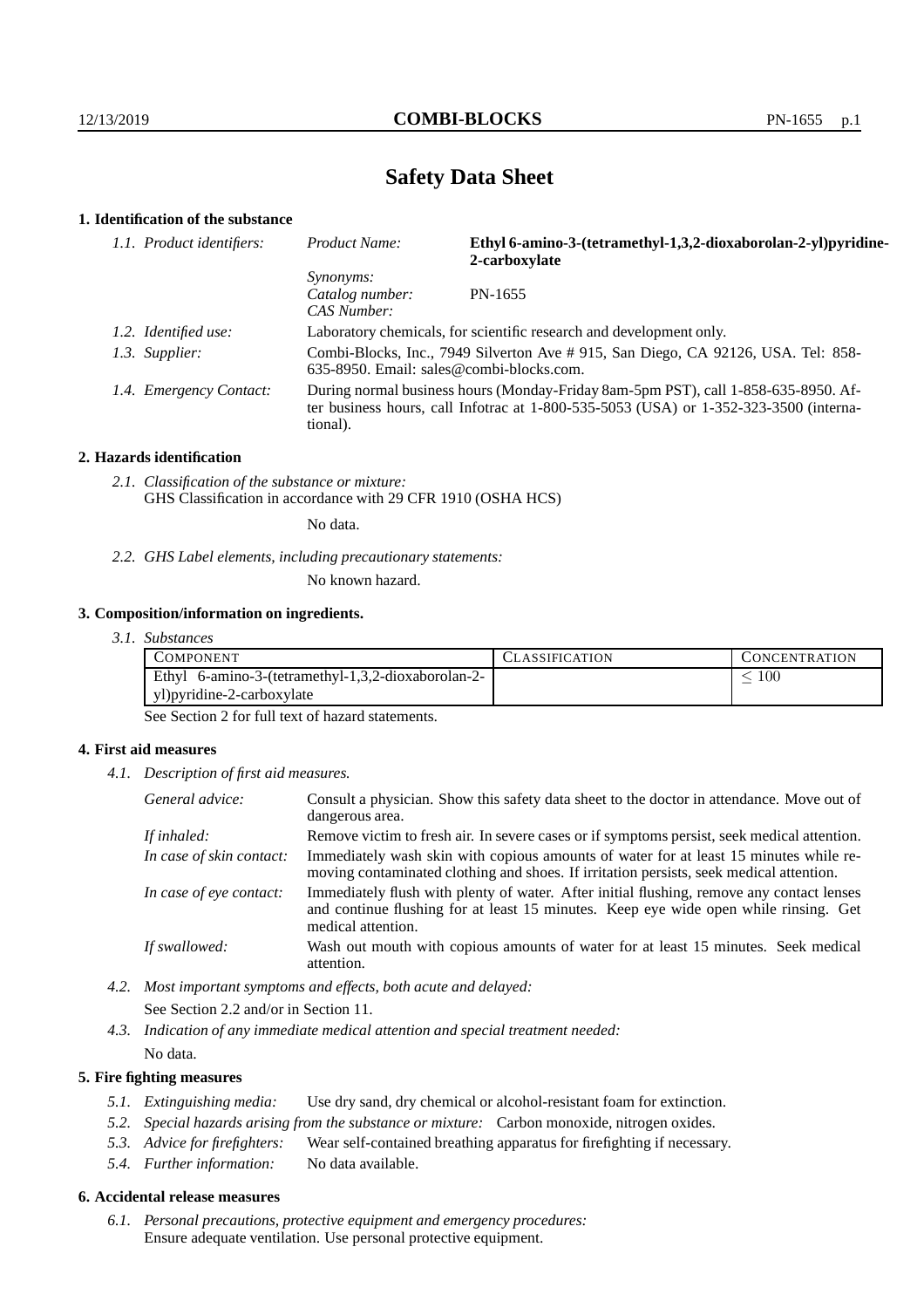| 6.2. Environmental precautions:                                                                                                                                                                                                                            |                                                                                                                                                                                                                                                                            |  |  |
|------------------------------------------------------------------------------------------------------------------------------------------------------------------------------------------------------------------------------------------------------------|----------------------------------------------------------------------------------------------------------------------------------------------------------------------------------------------------------------------------------------------------------------------------|--|--|
| Should not be released into the environment. See Section 12 for additional ecological information.                                                                                                                                                         |                                                                                                                                                                                                                                                                            |  |  |
|                                                                                                                                                                                                                                                            | 6.3. Methods and materials for containment and cleaning up:                                                                                                                                                                                                                |  |  |
|                                                                                                                                                                                                                                                            | Sweep up or vacuum up spillage and collect in suitable container for disposal.                                                                                                                                                                                             |  |  |
| 6.4. Reference to other sections:                                                                                                                                                                                                                          |                                                                                                                                                                                                                                                                            |  |  |
| Refer to protective measures listed in Sections 8 and 13.                                                                                                                                                                                                  |                                                                                                                                                                                                                                                                            |  |  |
| 7. Handling and storage                                                                                                                                                                                                                                    |                                                                                                                                                                                                                                                                            |  |  |
|                                                                                                                                                                                                                                                            | 7.1. Precautions for safe handling: Avoid contact with skin and eyes. Avoid inhalation of vapour or mist. Keep away<br>from sources of ignition - No smoking. Take measures to prevent the build up of electro-<br>static charge. For precautions see section 2.2.         |  |  |
| 7.2. Conditions for safe storage, including any incompatibilities: Store refrigerated. Keep container tightly closed in<br>a dry and well-ventilated place. Containers which are opened must be carefully resealed<br>and kept upright to prevent leakage. |                                                                                                                                                                                                                                                                            |  |  |
| 7.3. Specific end use(s):                                                                                                                                                                                                                                  | Laboratory chemicals, for scientific research and development only.                                                                                                                                                                                                        |  |  |
| 8. Exposure Controls / Personal protection                                                                                                                                                                                                                 |                                                                                                                                                                                                                                                                            |  |  |
| 8.1. Control parameters:                                                                                                                                                                                                                                   |                                                                                                                                                                                                                                                                            |  |  |
|                                                                                                                                                                                                                                                            | Components with workplace control parameters: Contains no substances with occupational exposure limit values.                                                                                                                                                              |  |  |
| 8.2. Exposure controls:                                                                                                                                                                                                                                    |                                                                                                                                                                                                                                                                            |  |  |
|                                                                                                                                                                                                                                                            | Appropriate engineering controls: Ensure that eyewash stations and safety showers are close to the workstation                                                                                                                                                             |  |  |
|                                                                                                                                                                                                                                                            | location. Ensure adequate ventilation, especially in confined areas.                                                                                                                                                                                                       |  |  |
| Personal protective equipment:                                                                                                                                                                                                                             |                                                                                                                                                                                                                                                                            |  |  |
| Eye/face protection:                                                                                                                                                                                                                                       | Wear appropriate protective eyeglasses or chemical safety goggles as described by OSHA's<br>eye and face protection regulations in 29 CFR 1910.133 or European Standard EN166.                                                                                             |  |  |
| Skin protection:                                                                                                                                                                                                                                           | Handle with gloves. Gloves must be inspected prior to use. Use proper glove removal<br>technique (without touching glove's outer surface) to avoid skin contact with this product.<br>Dignage of conteminated glories often use in coordones with applicable laws and good |  |  |

#### **8. Exposure Controls / Personal protection**

| Eye/face protection:               | Wear appropriate protective eyeglasses or chemical safety goggles as described by OSHA's<br>eye and face protection regulations in 29 CFR 1910.133 or European Standard EN166.                                                                                                                                         |                                                                                |  |
|------------------------------------|------------------------------------------------------------------------------------------------------------------------------------------------------------------------------------------------------------------------------------------------------------------------------------------------------------------------|--------------------------------------------------------------------------------|--|
| Skin protection:                   | Handle with gloves. Gloves must be inspected prior to use. Use proper glove removal<br>technique (without touching glove's outer surface) to avoid skin contact with this product.<br>Dispose of contaminated gloves after use in accordance with applicable laws and good<br>laboratory practices. Wash and dry hands |                                                                                |  |
| <b>Body Protection:</b>            | Complete suit protecting against chemicals, Flame retardant antistatic protective clothing.,<br>The type of protective equipment must be selected according to the concentration and<br>amount of the dangerous substance at the specific workplace.                                                                   |                                                                                |  |
| Respiratory protection:            |                                                                                                                                                                                                                                                                                                                        |                                                                                |  |
| Control of environmental exposure: | drains.                                                                                                                                                                                                                                                                                                                | Prevent further leakage or spillage if safe to do so. Do not let product enter |  |

## **9. Physical and chemical properties**

*9.1. Information on basic physical and chemical properties*

| (a)                        | Appearance:                                   | No data  |
|----------------------------|-----------------------------------------------|----------|
| (b)                        | Odour:                                        | No data  |
| (c)                        | Odour Threshold:                              | No data  |
| (d)                        | $pH$ :                                        | No data  |
| (e)                        | Melting point/freezing point:                 | No date. |
| (f)                        | Initial boiling point and boiling range:      | No data  |
| (g)                        | Flash point:                                  | No data  |
| (h)                        | Evaporatoin rate:                             | No data  |
| (i)                        | Flammability (solid, gas):                    | No data  |
| (j)                        | Upper/lower flammability or explosive limits: | No data  |
| (k)                        | Vapour pressure:                              | No data  |
| $\left( \mathrm{l}\right)$ | Vapour density:                               | No data  |
| (m)                        | Relative density:                             | No data  |
| (n)                        | Water solubility:                             | No data  |
| $\rm (o)$                  | Partition coefficient: n-octanol/water:       | No data  |
| (p)                        | Auto-ignition:                                | No data  |
| (q)                        | Decomposition temperature:                    | No data  |
| (r)                        | Viscosity:                                    | No data  |
| (s)                        | Explosive properties:                         | No data  |
| (t)                        | Oxidizing properties:                         | No data  |